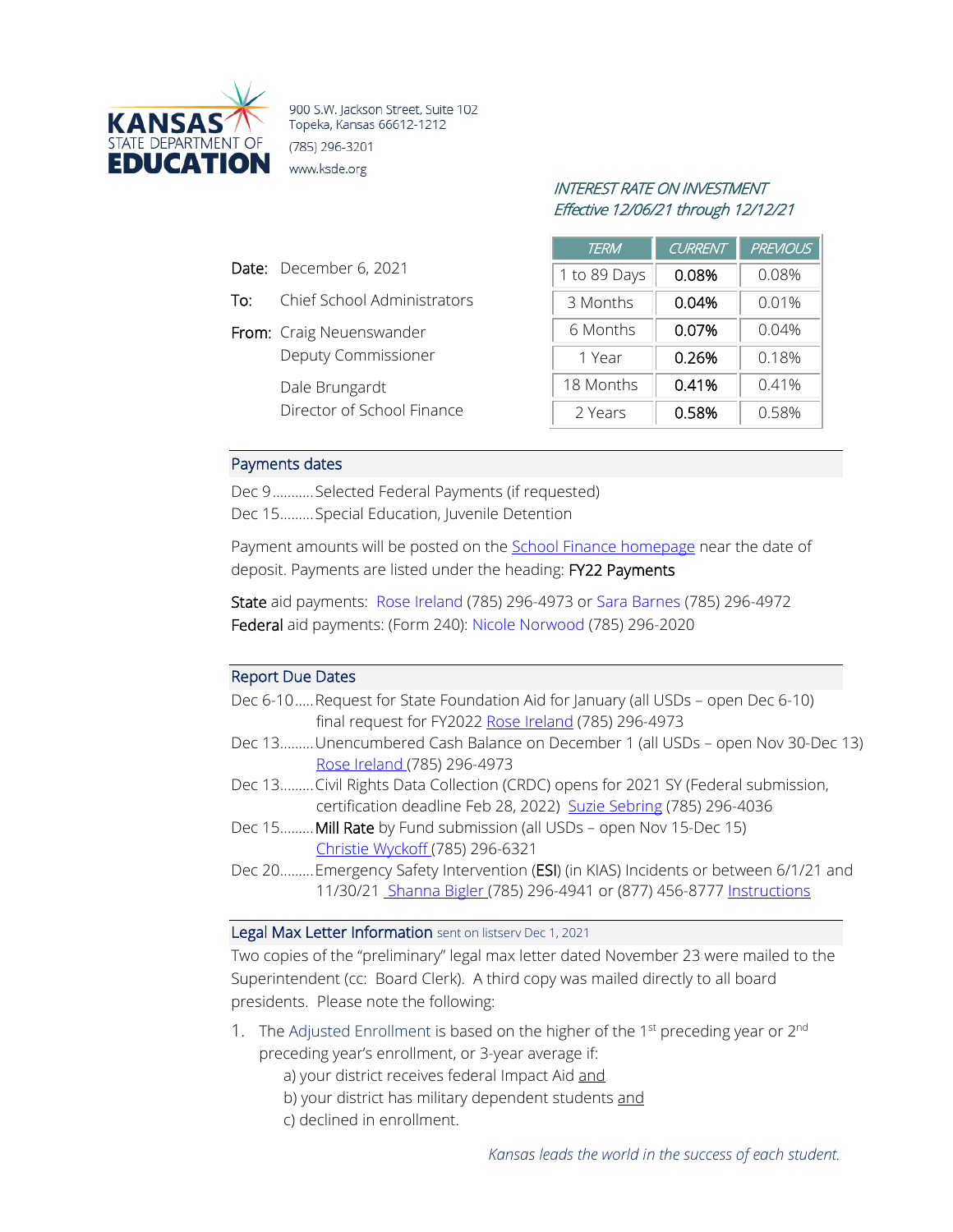- 2. The WTD FTE (enrollment weightings) are calculated based upon the Superintendent's Organization Report (S066) unaudited enrollment as filed by your district in October.
- 3. The Prior Year Total Reductions are reflecting the cap where current year transportation state aid (based on students transported 2.5 miles or more) cannot exceed 110 percent of the prior year's transportation costs for regular route. Please reference the "Transportation" worksheet tab found on the FY22 [Legal Max \(Preliminary\)](https://www.ksde.org/LinkClick.aspx?fileticket=SdXs5GCn3Aw%3d&tabid=398&portalid=0&mid=2427) spreadsheet. Also, as KSDE audits are processed and CPA annual audit reports are reviewed, this may also include adjustments for overpayment of prior year Virtual Credits or budget reductions due to overspending the general fund.
- 4. The Legal Max General fund and Legal Max Supplemental General fund are the lesser of the computed budget or adopted budget.

To view the FY22 Legal Max (Preliminary) spreadsheet detail or to download FY22 Preliminary [Legal Max](https://www.ksde.org/Agency/Fiscal-and-Administrative-Services/School-Finance/Legal-Max-General-Fund-School-Finance-Studies) Letters, please go to our School Finance webpage: Legal Max [General Fund, School Finance Studies](https://www.ksde.org/Agency/Fiscal-and-Administrative-Services/School-Finance/Legal-Max-General-Fund-School-Finance-Studies) Open the spreadsheet: [FY22 Legal Max](https://www.ksde.org/LinkClick.aspx?fileticket=SdXs5GCn3Aw%3d&tabid=398&portalid=0&mid=2427)  [\(Preliminary\)](https://www.ksde.org/LinkClick.aspx?fileticket=SdXs5GCn3Aw%3d&tabid=398&portalid=0&mid=2427) Located at the bottom of the legal max spreadsheet are tabs to open additional worksheets (screenshot below):

| USD#                                                                                           | County     | <b>District Name</b>              |  | <b>FTE Enroll (excl</b><br>4yr old at-risk &<br>virtual)<br>9/20/2018<br>2/20/2019 |   | FTE Enroll (exc.<br>4vr old at-risk &<br>virtual)<br>9/20/2019<br>2/20/2020 | <b>FTE Enroll (excl</b><br>4yr old at-risk &<br>virtual)<br>9/20/2020<br>2/20/2021 |
|------------------------------------------------------------------------------------------------|------------|-----------------------------------|--|------------------------------------------------------------------------------------|---|-----------------------------------------------------------------------------|------------------------------------------------------------------------------------|
| Toti <sup>v</sup>                                                                              |            | <b>STATE TOTALS</b>               |  | 465,360.5                                                                          | ۳ | 465,079.8                                                                   | 446,859.9                                                                          |
| 107                                                                                            | Tanzan II. | Rock Hills                        |  | 293.5                                                                              |   | 316.0                                                                       | 328                                                                                |
| 108                                                                                            |            | Washington Washington Co. Schools |  | 327.3                                                                              |   | 350.7                                                                       | 365                                                                                |
| 2022 Legal Max<br><b>General Fund Transfers</b><br><b>LOB Transfers</b><br>Transportation<br>١ |            |                                   |  |                                                                                    |   |                                                                             |                                                                                    |

## Changes for FY2022 School Year:

#### 1. Additional Required General Fund Transfer:

2021 House Bill 2134 requires districts to transfer from General Fund to At-Risk Fund (K-12) the amount of State Foundation Aid attributable to the at-risk and high-density at-risk student weightings. Each district's weighted At-Risk FTE and required transfer amount is computed on the [FY22 Legal Max \(Preliminary\)](https://www.ksde.org/LinkClick.aspx?fileticket=SdXs5GCn3Aw%3d&tabid=398&portalid=0&mid=2427) spreadsheet - Select the worksheet tab: General Fund Transfers at the bottom of the screen.

This new required budget transfer is in addition to the required transfer from Supplemental General Fund (LOB) to At-Risk Fund (K-12), which is computed on the "LOB Transfers" worksheet tab (also including the required transfer to Bilingual Fund).

As audits are processed, these required transfer amounts may change on your audited legal max letter. For more info: **Transfers between budget funds** [\(mandatory](https://www.ksde.org/LinkClick.aspx?fileticket=VWwvis2PqP0%3d&tabid=403&portalid=0&mid=971) and not allowed)